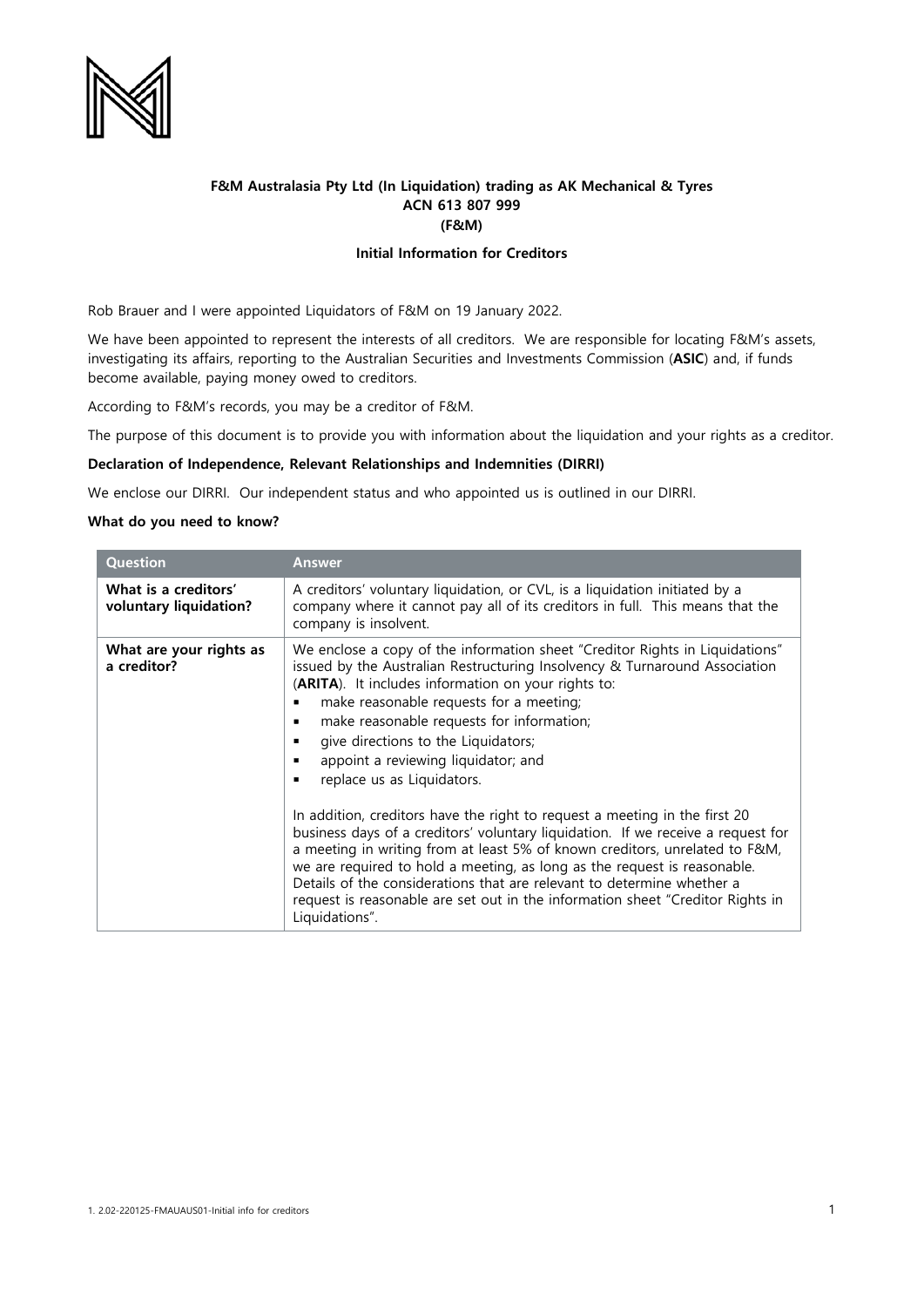

| <b>Question</b>                                 | <b>Answer</b>                                                                                                                                                                                                                                                                                                                                                                                                                                                                                                                                                                                                                                                                                                                     |
|-------------------------------------------------|-----------------------------------------------------------------------------------------------------------------------------------------------------------------------------------------------------------------------------------------------------------------------------------------------------------------------------------------------------------------------------------------------------------------------------------------------------------------------------------------------------------------------------------------------------------------------------------------------------------------------------------------------------------------------------------------------------------------------------------|
| What happens to your<br>debt?                   | All creditors of F&M are now creditors in the liquidation and will now be<br>dealt with in the liquidation.                                                                                                                                                                                                                                                                                                                                                                                                                                                                                                                                                                                                                       |
|                                                 | The amount of money you receive depends on the amount we recover,<br>including from locating, securing and selling F&M's assets. After paying our<br>fees, creditors share in any remaining money proportionally. If funds are<br>available, the amount paid is called a dividend.                                                                                                                                                                                                                                                                                                                                                                                                                                                |
|                                                 | A dividend can vary between creditors because the law entitles different<br>types of creditors to be paid before other types of creditors. In addition, a<br>dividend will only be paid where there are sufficient recoveries in the<br>liquidation, which will not always be the case.                                                                                                                                                                                                                                                                                                                                                                                                                                           |
|                                                 | If you have leased property to F&M, have a retention of title claim or have a<br>registered personal property securities interest in relation to F&M, please<br>contact Phoebe Donaldson of my staff on (08) 6363 7619 as soon as possible.                                                                                                                                                                                                                                                                                                                                                                                                                                                                                       |
| Do you have to do<br>anything?                  | You should read this information. You can choose to participate in the<br>liquidation process, but you don't have to.                                                                                                                                                                                                                                                                                                                                                                                                                                                                                                                                                                                                             |
|                                                 | If we need you to take action, we will write and ask you. For example, we<br>may ask you to provide proof of your debt before we can pay you a<br>dividend.                                                                                                                                                                                                                                                                                                                                                                                                                                                                                                                                                                       |
|                                                 | If you do not think you are a creditor, please let us know.                                                                                                                                                                                                                                                                                                                                                                                                                                                                                                                                                                                                                                                                       |
| <b>Summary of affairs</b>                       | We received a Report on Company Activities and Property (ROCAP) from the<br>directors on 19 January 2022. A summary of F&M's affairs from the<br>information in the ROCAP is enclosed.                                                                                                                                                                                                                                                                                                                                                                                                                                                                                                                                            |
| Listing of creditors                            | As required by section 497(1) of the Corporations Act, we enclose a list of<br>creditors, including their addresses and the estimated amounts of their claims<br>that are shown in the records of F&M. Any creditors related to F&M are<br>identified. If you do not agree with the estimated amount of your claim,<br>please contact us to obtain a Proof of Debt Form (Form 535) to provide<br>details and evidence of your claim.                                                                                                                                                                                                                                                                                              |
| What has happened in<br>the liquidation so far? | The Liquidators understand F&M operated the business AK Mechanical &<br>Tyres located in Armadale, WA.<br>To date, the Liquidators have:<br>attended to the initial statutory lodgements and notifications arising<br>٠<br>from our appointment;<br>liaised with F&M's director and former employees to receive the ROCAP,<br>٠<br>along with F&M's books and records;<br>contacted all statutory authorities to determine amounts owing and/or<br>٠<br>amounts to be received;<br>initiated discussions with various creditors regarding their claims and<br>٠<br>potential security; and<br>secured the funds held in F&M's pre-appointment bank account and<br>٠<br>facilitated a transfer into the Liquidators' bank account. |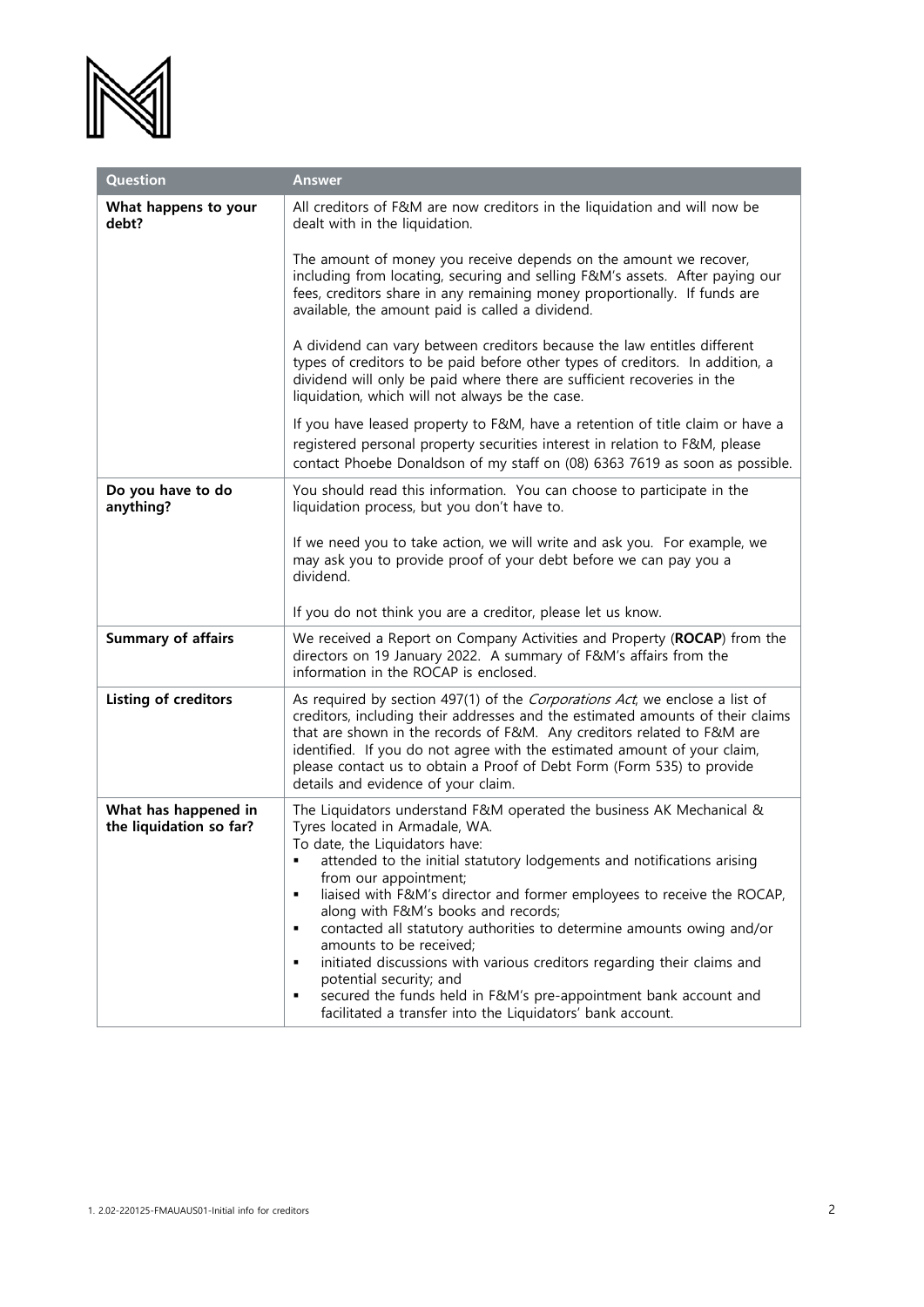

| Question                                                  | <b>Answer</b>                                                                                                                                                                                                                                                                                      |
|-----------------------------------------------------------|----------------------------------------------------------------------------------------------------------------------------------------------------------------------------------------------------------------------------------------------------------------------------------------------------|
| What is the cost of the<br>liquidation?                   | We get paid out of F&M's money, including realisations from assets or from<br>money paid to us by others, such as F&M's directors. If there is not enough<br>money in the liquidation, we do not get paid in full.                                                                                 |
|                                                           | We enclose our Initial Remuneration Notice, which provides you with<br>information about how we propose to be paid for undertaking the<br>liquidation.                                                                                                                                             |
|                                                           | We may write and ask that you approve our remuneration for the work that<br>we do in completing the liquidation. If we do, we will provide you with<br>detailed information about what tasks we have undertaken and the costs of<br>those tasks.                                                   |
| <b>What further</b><br>communication will you<br>receive? | We will write to you within three months of our appointment advising<br>whether a dividend is likely and update you on the progress of our<br>investigations.                                                                                                                                      |
|                                                           | We may also send you updates on the progress of the liquidation, or<br>proposals to approve certain matters in the liquidation, at any time.                                                                                                                                                       |
|                                                           | If we consider it to be in the interests of creditors, we will hold a meeting to<br>communicate with creditors. Further, if we receive a request for a meeting<br>that complies with the guidelines set out in the creditor rights information<br>sheet, we will also hold a meeting of creditors. |
| What happens next?                                        | We will proceed with the liquidation, which will include:<br>recovering and selling any available property;<br>٠<br>investigating F&M's affairs;<br>٠                                                                                                                                              |
|                                                           | reporting to the corporate regulator, ASIC; and<br>٠<br>distributing any available funds to creditors in accordance with their<br>٠<br>priority.                                                                                                                                                   |
| Where can you get more<br>information?                    | ARITA provides information to assist creditors to understand liquidations and<br>insolvency. This information is available from ARITA's website at<br>www.arita.com.au/creditors.                                                                                                                  |
|                                                           | A copy of the information sheet, "Insolvency information for directors,<br>employees, creditors and shareholders", issued by ASIC is also enclosed for<br>your information.                                                                                                                        |

If you have any queries, please contact Phoebe Donaldson of my staff on (08) 6363 7619.

Dated: 3 February 2022

Rob Kirman Liquidator

.